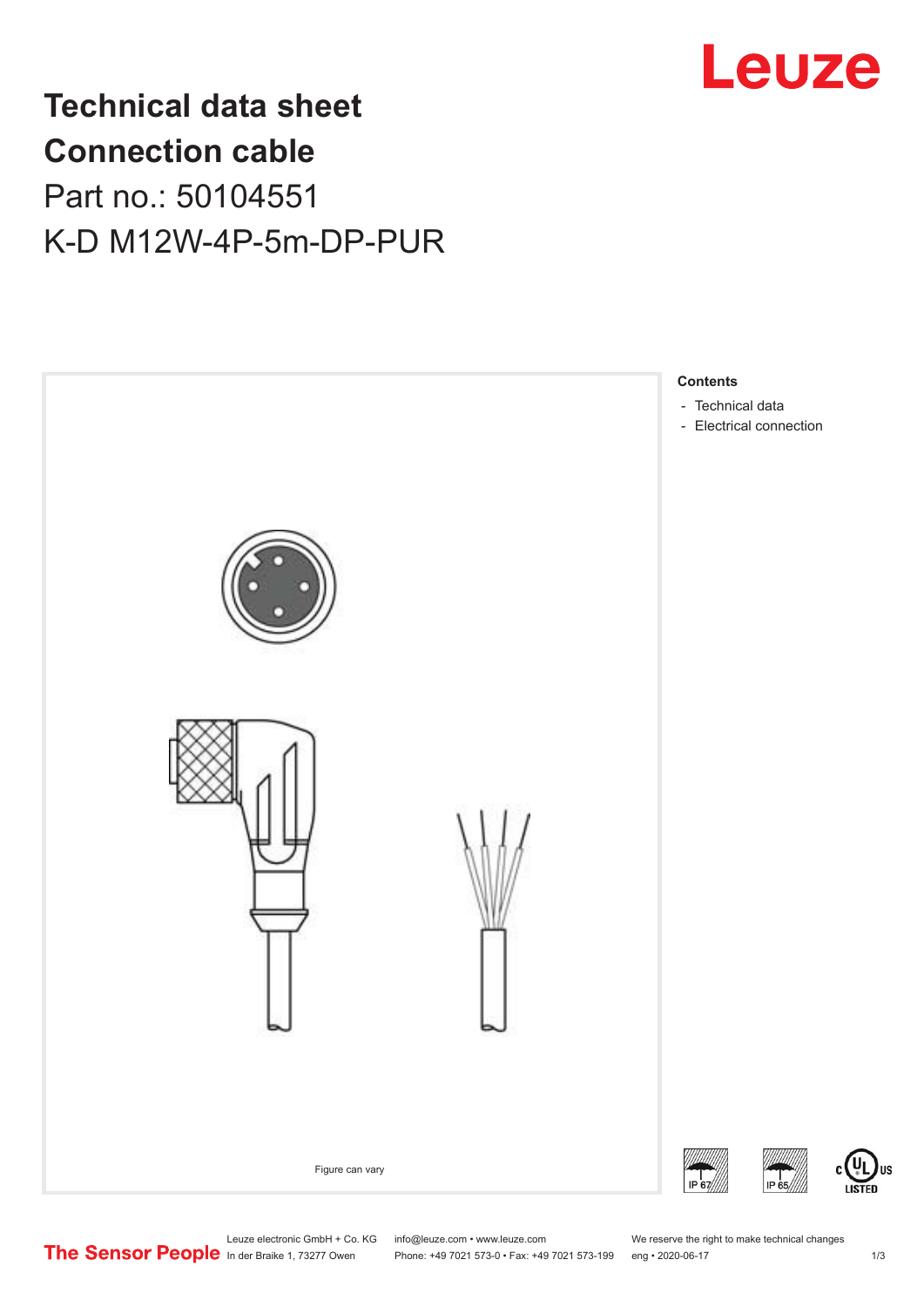## <span id="page-1-0"></span>**Technical data**

#### **Electrical data**

**Performance data Operating voltage** 24 V DC ±25%

#### **Connection**

| <b>Connection 1</b>                                    |                                                                                                                                                                                                                                |
|--------------------------------------------------------|--------------------------------------------------------------------------------------------------------------------------------------------------------------------------------------------------------------------------------|
| <b>Type of connection</b>                              | Connector                                                                                                                                                                                                                      |
| <b>Thread size</b>                                     | M <sub>12</sub>                                                                                                                                                                                                                |
| Type                                                   | Female                                                                                                                                                                                                                         |
| Handle body material                                   | <b>PUR</b>                                                                                                                                                                                                                     |
| No. of pins                                            | 4-pin                                                                                                                                                                                                                          |
| Encoding                                               | A-coded                                                                                                                                                                                                                        |
| Design                                                 | Angled                                                                                                                                                                                                                         |
| <b>Connector, LED</b>                                  | Yes                                                                                                                                                                                                                            |
| Lock                                                   | Screw fitting, nickel-plated diecast zinc,<br>recommended torque 0.6 Nm, self-<br>locking                                                                                                                                      |
| <b>Connection 2</b>                                    |                                                                                                                                                                                                                                |
| <b>Type of connection</b>                              | Open end                                                                                                                                                                                                                       |
| <b>Cable properties</b><br><b>Number of conductors</b> | 4 Piece(s)                                                                                                                                                                                                                     |
| Wire cross section                                     | $0.34 \, \text{mm}^2$                                                                                                                                                                                                          |
| <b>AWG</b>                                             | 22                                                                                                                                                                                                                             |
| Sheathing color                                        | <b>Black</b>                                                                                                                                                                                                                   |
| <b>Shielded</b>                                        | No                                                                                                                                                                                                                             |
| Silicone-free                                          | Yes                                                                                                                                                                                                                            |
| Cable design                                           | Connection cable (open on one end)                                                                                                                                                                                             |
| Cable diameter (external)                              | 4.7 mm                                                                                                                                                                                                                         |
| Cable length                                           | 5.000 mm                                                                                                                                                                                                                       |
| <b>Sheathing material</b>                              | <b>PUR</b>                                                                                                                                                                                                                     |
| Wire insulation                                        | PP                                                                                                                                                                                                                             |
| <b>Traverse rate</b>                                   | Max. 3.3 m/s with horiz. traverse path of<br>5m and and max, acceleration of 5m/s <sup>2</sup>                                                                                                                                 |
| <b>Suitability for drag chains</b>                     | Yes                                                                                                                                                                                                                            |
| Properties of the outer sheathing                      | Free of CFC, cadmium, silicone, halogen<br>and lead, matt, low-adhesion, abrasion-<br>resistant, easily machine-processable                                                                                                    |
| Resistance of the outer sheathing                      | Hydrolysis and microbe resistant, good<br>oil, gasoline and chemical resistance in<br>accordance with VDE 0472 part 803 test<br>B, flame retardant in accordance with UL<br>1581 VW1 / CSA FT1 / IEC 60332-1,<br>IEC 60332-2-2 |
| <b>Torsion suitability</b>                             | ±180° / m (max. 2 mio. cycles with 35<br>cycles / min)                                                                                                                                                                         |

#### **Mechanical data**

| <b>Bending cycles</b>                                           | 5,000,000 Piece(s)       |
|-----------------------------------------------------------------|--------------------------|
| Bending radius, flexible laying, min.                           | Min. 10 x cable diameter |
| Bending radius, stationary laying, min. Min. 5 x cable diameter |                          |

Leuze

#### **Operation and display**

| <b>Number of LEDs</b>                             | 1 Piece(s) |
|---------------------------------------------------|------------|
| <b>Environmental data</b>                         |            |
| Ambient temperature, operation,<br>flexible use   | $-2580 °C$ |
| Ambient temperature, operation,<br>stationary use | $-4080 °C$ |
|                                                   |            |

#### **Certifications**

| <b>Certifications</b> | c UL US |
|-----------------------|---------|
|                       |         |

#### **Classification**

| <b>Customs tariff number</b> | 85444290 |
|------------------------------|----------|
| eC <sub>1</sub> @ss 8.0      | 27279218 |
| $eC/\omega$ ss 9.0           | 27060311 |
| <b>ETIM 5.0</b>              | EC001855 |
| <b>ETIM 6.0</b>              | EC001855 |

## **Electrical connection**

#### **Connection 1**

| Type of connection   | Connector       |
|----------------------|-----------------|
| Thread size          | M <sub>12</sub> |
| <b>Type</b>          | Female          |
| Handle body material | <b>PUR</b>      |